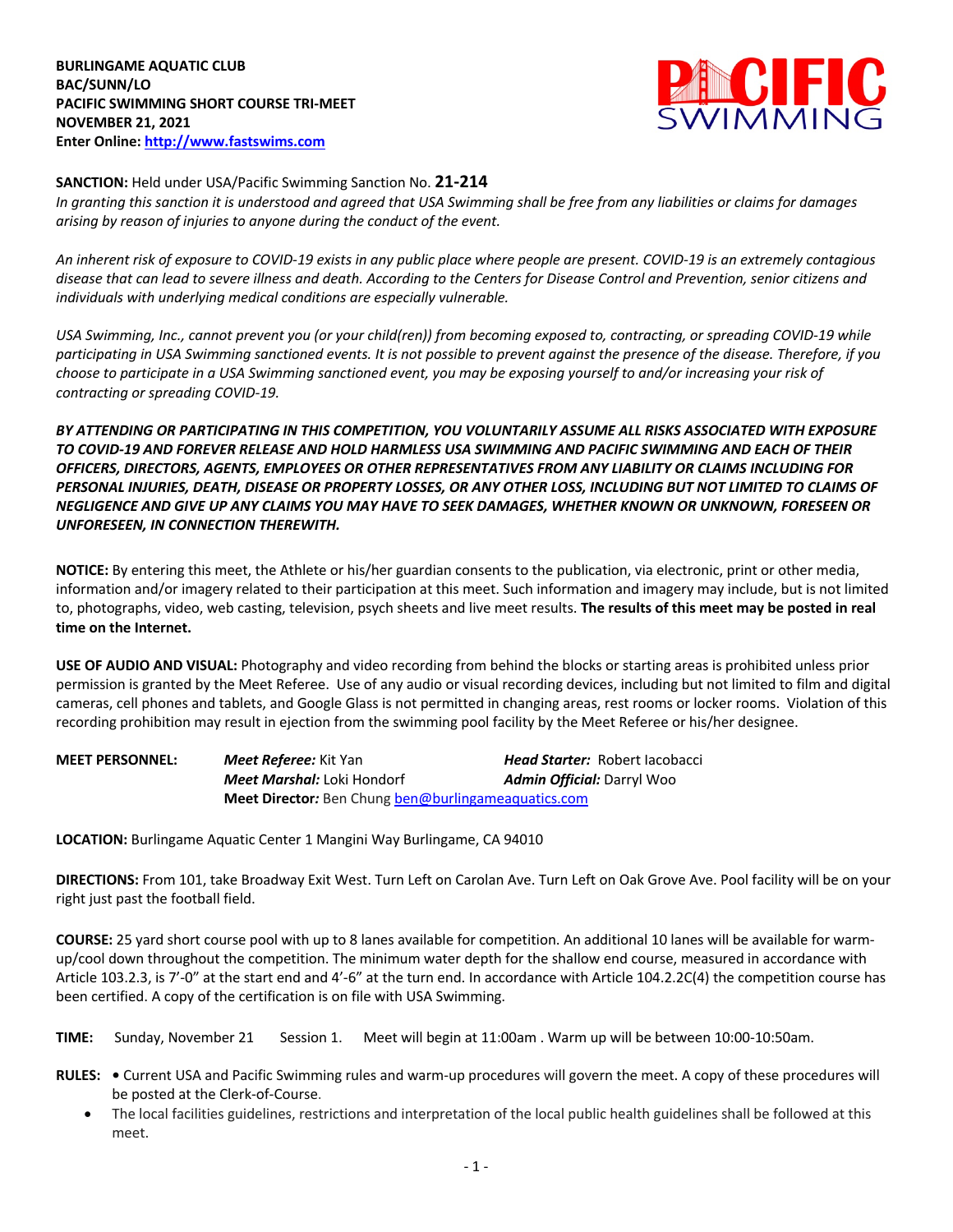- All applicable adults participating in or associated with this meet, acknowledge that they are subject to the provisions of the USA Swimming Minor Athlete Abuse Prevention Policy ("MAAPP"), and that they understand that compliance with the MAAPP policy is a condition of participation in the conduct of this competition.
- All events are timed finals.
- All events will swim fast to slow.
- Athletes may compete in **MAXIMUM 3** events per day.
- All Athletes ages 12 and under should complete competition within four (4) hours.
- Entries will be accepted until the number of splashes exceeds the estimated timeline, per the "Four-Hour Rule," based on the Athletes age and gender.
- If local conditions warrant it the Meet Referee, with the concurrence of the Meet Director, may require a mandatory scratch down. Immediate cash refunds will be made for any mandatory scratches.
- **All Coaches and Officials must wear their USA Swimming membership cards in a visible manner.**
- All Athletes entered in the 500 Free shall provide their own lap counters.

**UNACCOMPANIED ATHLETES:** Any USA Swimming Athlete-Member competing at the meet must be accompanied by a USA Swimming Member-Coach for the purposes of Athlete supervision during warm-up, competition and warm-down. If a Coach-Member of the Athlete's USA Swimming Club does not attend the meet to serve in said supervisory capacity, it is the responsibility of the Athlete or the Athlete's legal guardian to arrange for supervision by a USA Swimming Member-Coach. The Meet Director or Meet Referee may assist the Athlete in making arrangements for such supervision; however, it is recommended that such arrangements be made in advance of the meet by the Athlete's USA Swimming Club Member-Coach.

**RACING STARTS:** Athletes must be certified by a USA Swimming member-coach as being proficient in performing a racing start or must start the race in the water. It is the responsibility of the Athlete or the Athlete's legal guardian to ensure compliance with this requirement.

**RESTRICTIONS: •** Smoking and the use of other tobacco products is prohibited on the pool deck, in the locker rooms, in spectator seating, on standing areas and in all areas used by Athletes, during the meet and during warm-up periods.

- Sale and use of alcoholic beverages is prohibited in all areas of the meet venue.
- No glass containers are allowed in the meet venue.
- No propane heater is permitted except for snack bar/meet operations.
- All shelters must be properly secured.
- Deck Changes are prohibited.
- Destructive devices, to include but not limited to, explosive devices and equipment, firearms (open or concealed), blades, knives, mace, stun guns and blunt objects are strictly prohibited in the swimming facility and its surrounding areas. If observed, the Meet Referee or his/her designee may ask that these devices be stored safely away from the public or removed from the facility. Noncompliance may result in the reporting to law enforcement authorities and ejection from the facility. Law enforcement officers (LEO) are exempt per applicable laws.
- Operation of a drone, or any other flying apparatus, is prohibited over the venue (pools, Athlete/Coach areas, Spectator areas and open ceiling locker rooms) any time Athletes, Coaches, Officials and/or Spectators are present.
- Coach and TEAM tents ONLY on the pool deck, no personal tents allowed.
- Only athletes actively competing or using the warm up/warm down area, volunteers, and coaches should be on the pool deck.
- Spectators will remain outside the pool fence
- **ELIGIBILITY:** Athletes must be current members of USA Swimming and enter their name and registration number on the meet entry card as they are shown on their Registration Card. If this is not done, it may be difficult to match the Athlete with the registration and times database. The meet host will check all Athlete registrations against the SWIMS database and if not found to be registered, the Meet Director shall accept the registration at the meet (a \$10 surcharge will be added to the regular registration fee). Duplicate registrations will be refunded by mail.
	- Meet is open only to qualified athletes registered with **BAC, LO &SUNN.**
	- Entries with **"NO TIME" will NOT be accepted.**
	- Athletes with a disability are welcome to attend this meet and should contact the Meet Director or Meet Referee regarding any special accommodations on entry times and seeding per Pacific Swimming policy.
	- The Athlete's age will be the age of the Athlete on the first day of the meet.
	- Athletes must have at least one USA-S Motivational BB+ time standard in their respective age group/gender in order to attend. Coach-verified times are allowed.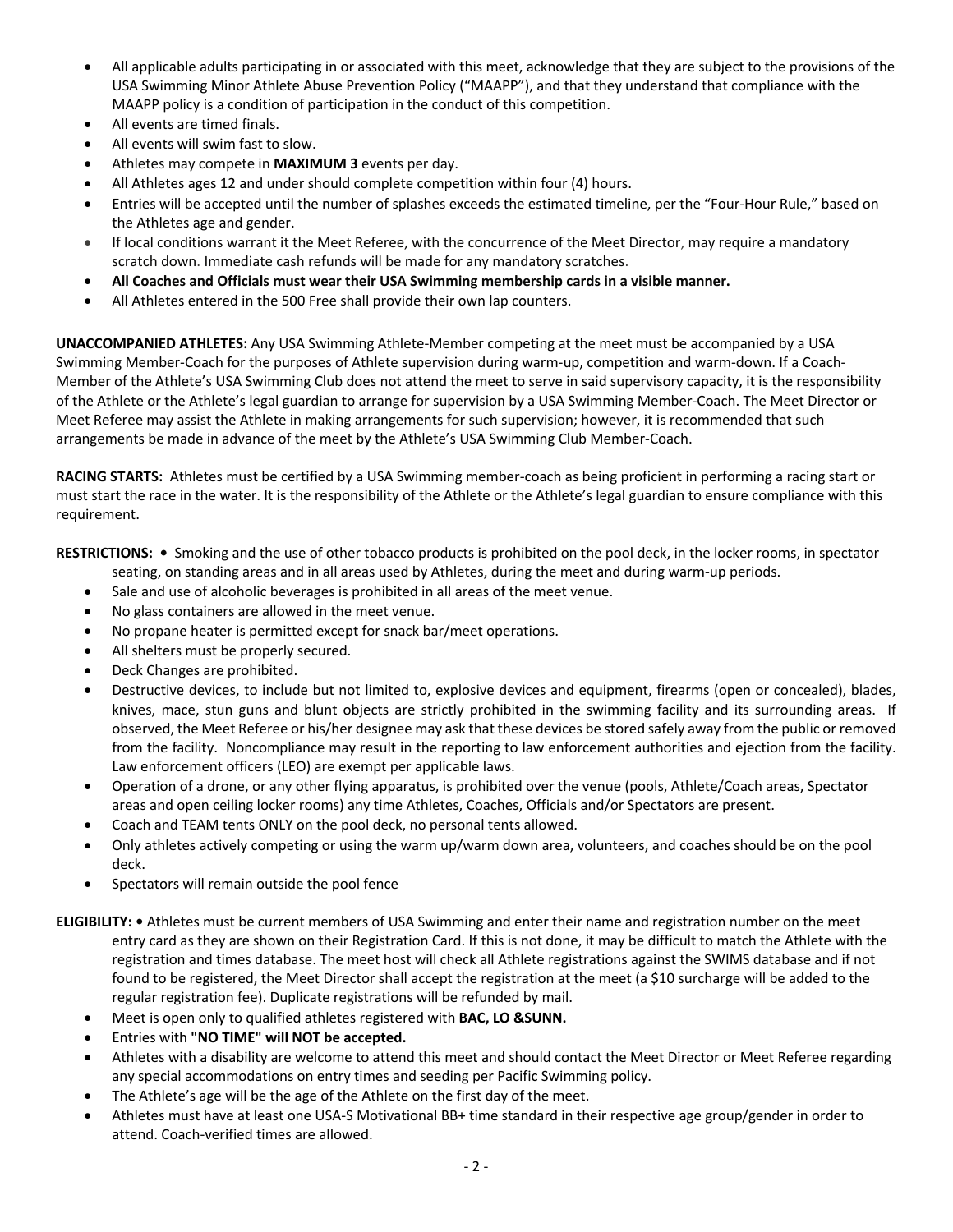### **ENTRY FEES:** \$45 flat fee per athlete.

**ONLINE ENTRIES:** To enter online go to **www.fastswims.com** to receive an immediate entry confirmation. This method requires payment by credit card. FastSwims charges a processing fee for this service, 6.5% of the total Entry Fees plus \$0.75 per transaction, regardless of number of Athletes. Please note that the processing fee is a separate fee from the Entry Fees. If you do not wish to pay the processing fee, enter the meet using a mail entry. Entering online is a convenience, is completely voluntary, and is in no way required or expected of an Athlete by Pacific Swimming.Online entries will be accepted through Sunday, November 14, 2021.

**MAILED OR HAND DELIVERED ENTRIES:** Entries must be on the attached consolidated entry form. Forms must be filled out completely and printed clearly with Athlete's best time. Entries must be postmarked by Friday, November 12, 2021, or hand delivered by 6:00 PM Sunday, November 14, 2021. No late entries will be accepted. Requests for confirmation of receipt of entries should include a stamped, self-addressed envelope.

## **Make check payable to: Burlingame Aquatic Club Mail/Hand Deliver entries to: Burlingame Aquatic Club 1 Mangini Way Burlingame, CA 94010**

**CHECK-IN:** The meet shall be pre-seeded. Athletes shall report to the bull-pen area at their scheduled time for each event.

**SCRATCHES:** Any Athletes not reporting for or competing in an individual timed final event that they have entered shall not be penalized.

#### **AWARDS:** None.

### **ADMISSION:** Free.

**MISCELLANEOUS:** The meet host will not be waiving officials' entry fees due to the limited number of participants.

# **ORDER OF EVENTS**

| Event 1         | Women | $12$ -un    | 50 Breast  | Men | Event 2  |
|-----------------|-------|-------------|------------|-----|----------|
| Event 3         | Women | <b>OPEN</b> | 400 IM     | Men | Event 4  |
| Event 5         | Women | <b>OPEN</b> | 200 Free   | Men | Event 6  |
| Event 7         | Women | $12 -$ un   | 50 Fly     | Men | Event 8  |
| Event 9         | Women | <b>OPEN</b> | 100 Back   | Men | Event 10 |
| Event 11        | Women | <b>OPEN</b> | 100 Breast | Men | Event 12 |
| Event 13        | Women | <b>OPEN</b> | 200 Fly    | Men | Event 14 |
| Event 15        | Women |             | 50 Free    | Men | Event 16 |
| 15-minute BREAK |       |             |            |     |          |
| Event 17        | Women | <b>OPEN</b> | 100 Free   | Men | Event 18 |
| Event 19        | Women | <b>OPEN</b> | 200 Back   | Men | Event 20 |
| Event 21        | Women | <b>OPEN</b> | 200 Breast | Men | Event 22 |
| Event 23        | Women | <b>OPEN</b> | 500 Free   | Men | Event 24 |
| Event 25        | Women | $12 -$ un   | 50 Back    | Men | Event 26 |
| Event 27        | Women | <b>OPEN</b> | $100$ Fly  | Men | Event 28 |
| Event 29        | Women | <b>OPEN</b> | 200 IM     | Men | Event 30 |